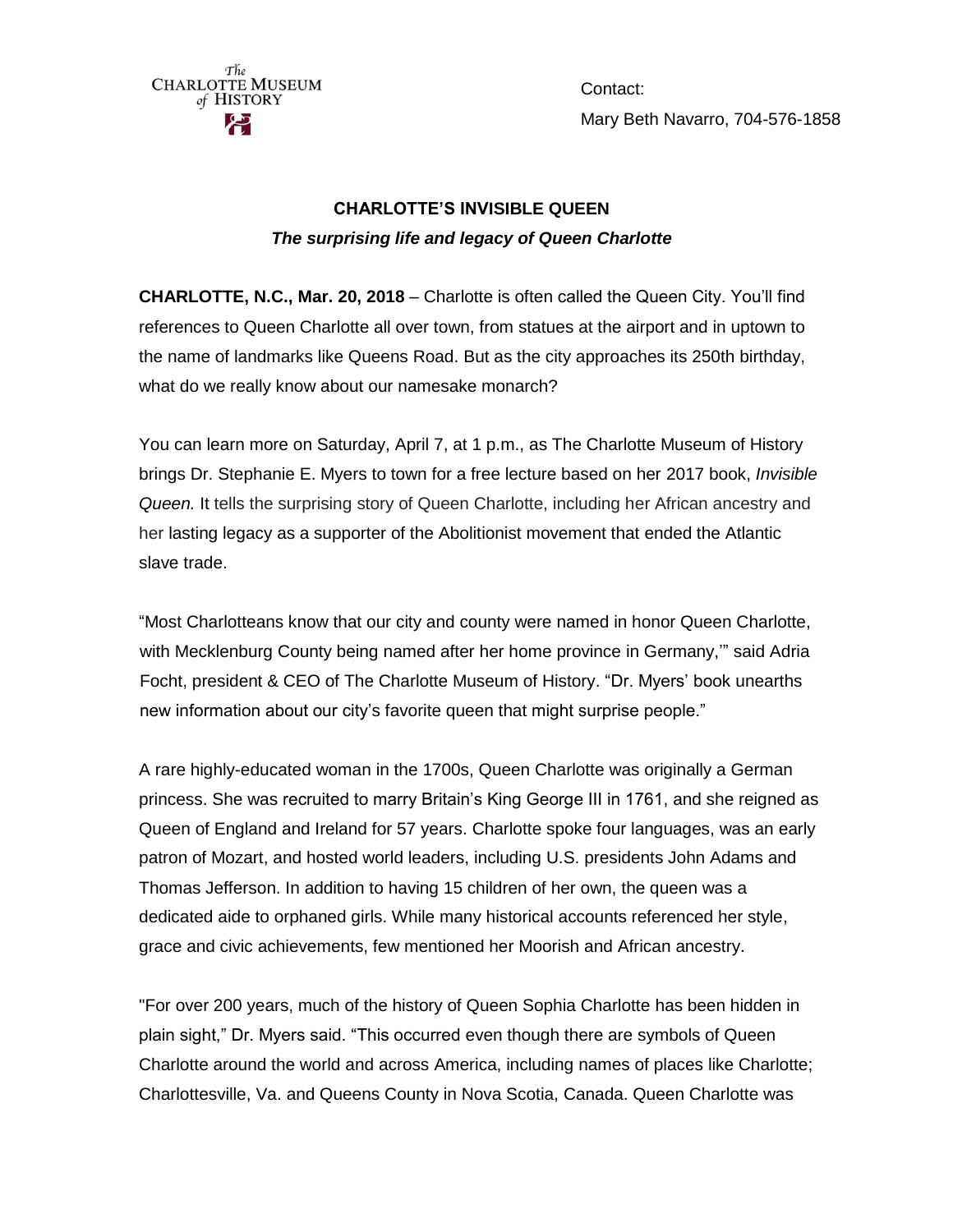

indeed a multi-dimensional woman, with African heritage, who was wife of King George III and Queen of England and Ireland for 57 years; a mother, caregiver, diplomat, abolitionist, philanthropist, musician and much more. Prince Harry's future wife, Meghan Markle, also with mixed race heritage, has a legacy of strong shoulders to stand on, as a future member of the British royal family."

The lecture on April 7 is presented by The Charlotte Museum of History as part of the Ron Hankins *"History Talks"* Lecture Series, funded by the Wells Fargo Foundation.

## **How to Go**

*"Invisible Queen"* takes place on Saturday, April 7, at 1 p.m. at The Charlotte Museum of History at 3500 Shamrock Drive. The lecture is free and open to the public. Register at [charlottemuseum.org under the Events tab.](http://charlottemuseum.org/tc-events/)

## **About The Charlotte Museum of History**

The Charlotte Museum of History engages a broad audience in the history of the Charlotte region through the stories of its people, places and events to promote dialogue and historical perspective. The museum is the steward of the Hezekiah Alexander House (ca. 1774) and home site, a site listed on the National Register of Historic Places and the oldest home in Mecklenburg County. To learn more, visit [charlottemuseum.org](http://charlottemuseum.org/) and follow the museum on [Facebook,](https://www.facebook.com/charlottemuseumofhistory/) [Instagram](https://www.instagram.com/charlottemuseumofhistory/) and [Twitter.](https://twitter.com/CLThistory)

## **About Dr. Stephanie E. Myers**

Dr. Myers is vice president of [R.J. Myers Publishing and Consulting Company,](http://www.myerspublishing.com/index.html) a minority-owned small business in Washington, D.C. that provides capacity-building services, research, book publishing and webcasting to entrepreneurs, local governments, historically black colleges and universities, and national nonprofits. She is the national co-chair of Black Women for Positive Change, a global interfaith network working to change the culture of violence in America and the world. She has written and co-produced three films for Black Women for Positive Change and the Positive Change Foundation, including "Red Flags in Domestic Violence," all of which aim to help youth develop positive lifestyles and prevent violence. Myers served as a presidential appointee in several government posts, including director for the Office of Commercial